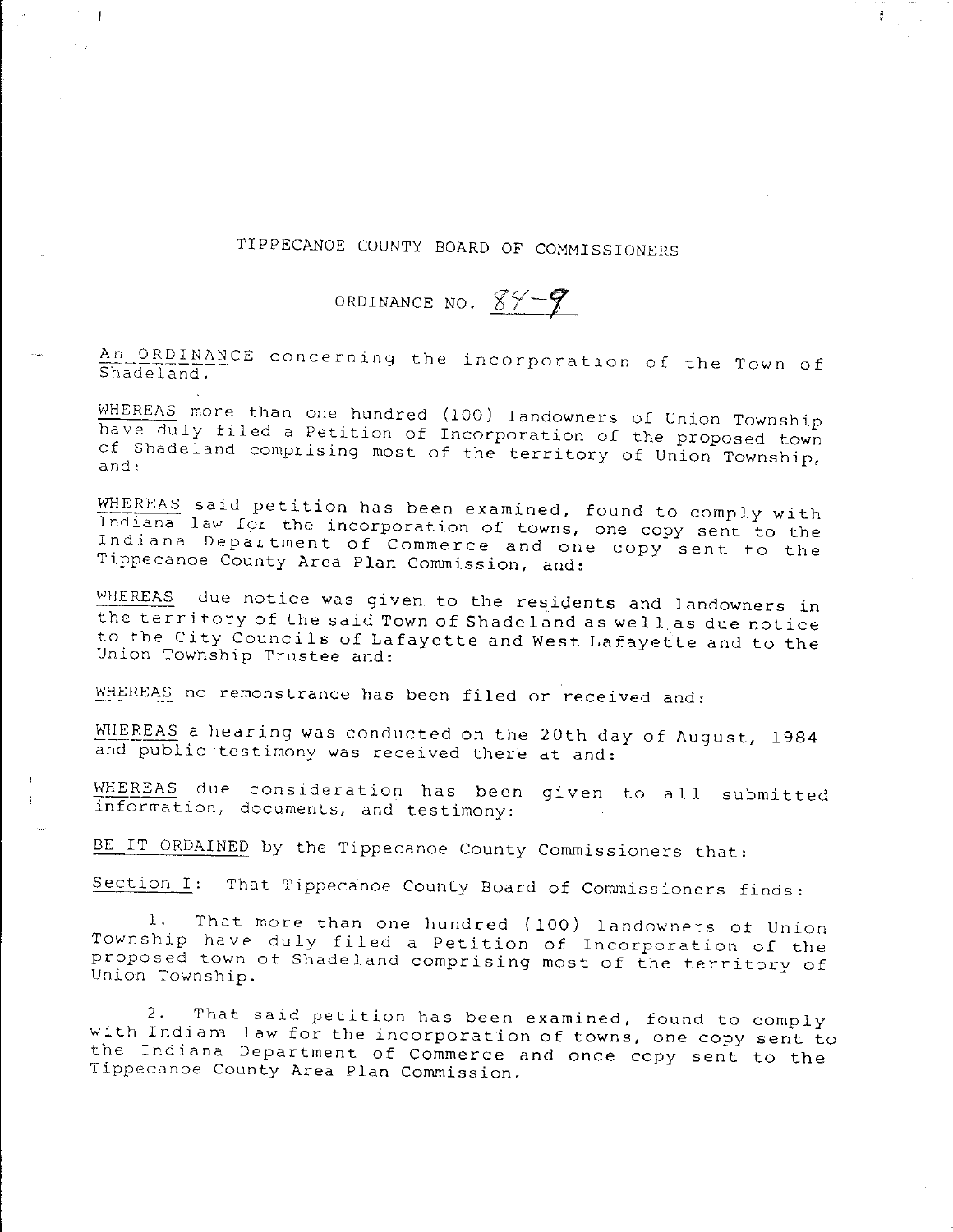3. That due notice was given to the residents and landowners in the territory of the said Town of Shadeland as well as due notice to the city councils of Lafayette and West Lafayette and to the Union Township Trustee.

4. That no remonstrance has been filed or recieved.

5. That a hearing was conducted on the 20th day of August, 1984 and public testimony was received there at.

6. That due consideration has been given to all submitted information, documents, and testimony.

7. That the proposed town is used or will, in the reasonably future, be used general for commercial, industrial, residential, or similar purposes.

8. That the proposed town is reasonably compact and contiguous.

9. That the proposed town includes enough territory to allow for reasonable growth in the foreseeable future.

10. That a substantial majority of the property owners in the proposed town have agreed that at least six (6) of the following municipal services should be provided on an adequate basis:

A. Police Protection.

B. Fire Protection.

c. Street construction, maintenance, and lighting.

D. Sanitary sewers.

E. Storm sewers.

F. Health protection.<br>G. Parks and recreati G. Parks and recreation.<br>H. Schools and education

Schools and education.

I. Planning, zoning, and subdivision control.

J. One or more utility services.<br>K. Stream pollution control or w

Stream pollution control or water conservation.

11. That the proposed town could finance the proposed municipal services with a reasonable tax rate, using the current assessed valuation of properties as a basis for calculation.

12. That incorporation is in the best interest of the territory involved considering:

A. The expected growth and governmental needs of the area surrounding the proposed town;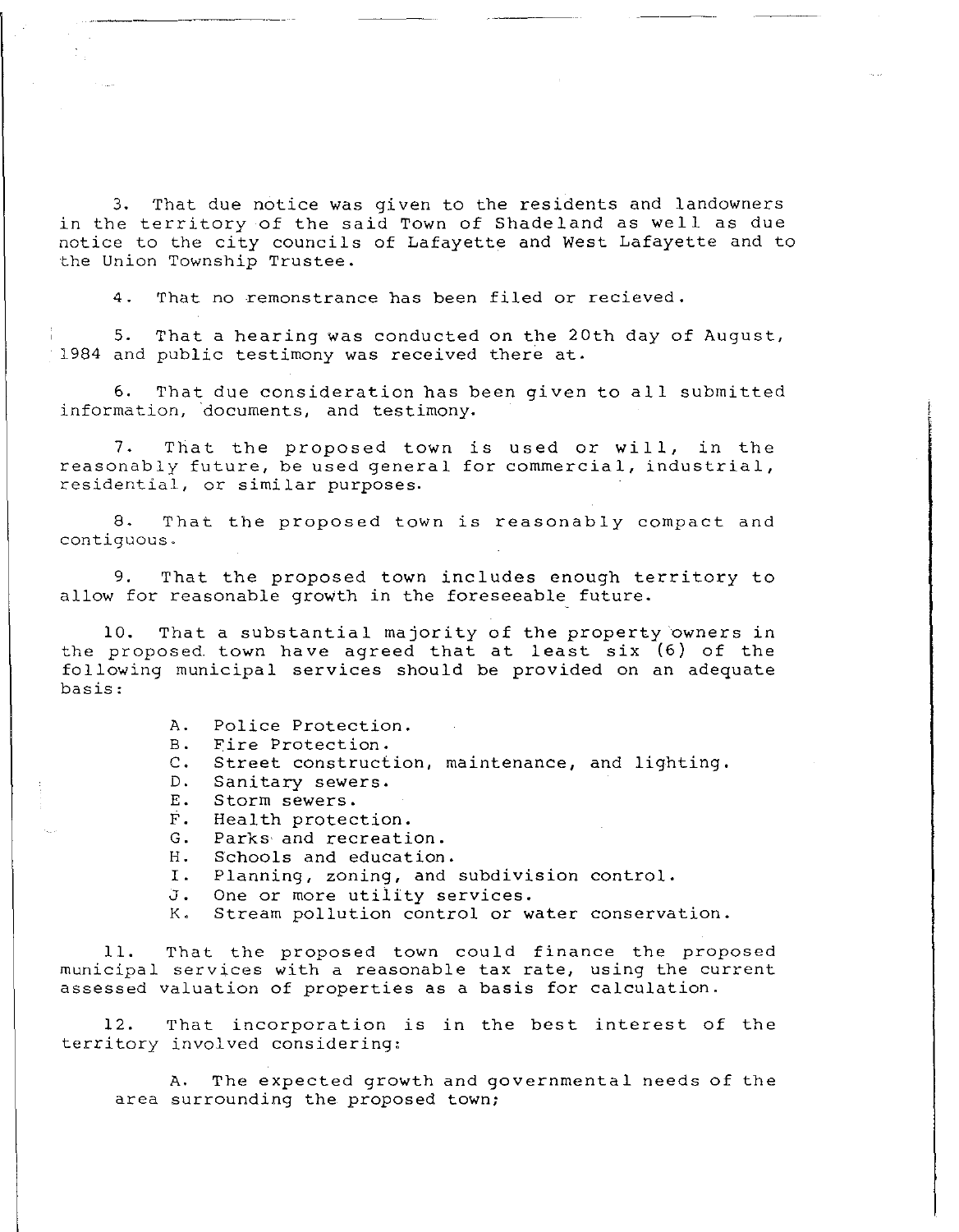B. The extent to which another unit can more adequately and economically provide essential services and functions; and

c. The extent to which the incorporators are willing to enter into agreements under Indiana Code 36-1-7 with the largest neighboring municipality, if that municipality has proposed such agreements.

Section II: The Petition requesting incorporation of the town of Shadeland is hereby approved and granted and said territory is hereby and shall be hereforth the Town of Shadeland more particularly described as follows:

Begin: Southeast corner of Township 22 North, Range 5 West; thence West 4 miles to the Southwest corner of Section 33-22N-5W; thence North to the bank of Wabash River; thence East along bank of said river to the East line of Range 5 West; thence South to the point of beginning, excepting therefrom a part of the south fraction of the Northeast Quarter, and including also a small portion of the Southeast fractional quarter of Section thirty-six (36) in Township twentythree (23) North, Range 5 west, lying betwen the Wabash and Erie Canal, and the Wabash River, and known as lot numbered twelve (12), of a certain plat of lots as shown in Deed Record 63, page 343, and more particularly described as follows:

Commencing at a point on the East line of said south fraction of the northeast quarter, two and 23/100 (2.23) chains North of the Southeast corner thereof, said point being on the west side of the tow path of said Wabash and Erie Canal, and running thence along the foot of the slope of said tow path twenty-five (25) feet from the center line thereof South 66 degrees west two (2) chains; thence continuing along the foot of said slope South 76  $1/2$  degrees west five (5) chains; thence south 69 degrees west seven (7) chains; thence south 78 degrees west two (2) chains; thence south 84 degrees west four and 88/ 100 chains to the west line of the East Half of said Southeast fractional quarter; running thence North along said west line three 69/100 (3.69) chains; thence following the low ground North 56 degrees East six (6) chains; thence North 64 degrees East four and 55/100 (4.55) ·chains; thence along said south side of a drainage ditch North 12 degrees West, two and 62/100 (2.62) chains to the Bank of the Wabash River; thence fol lowing said bank north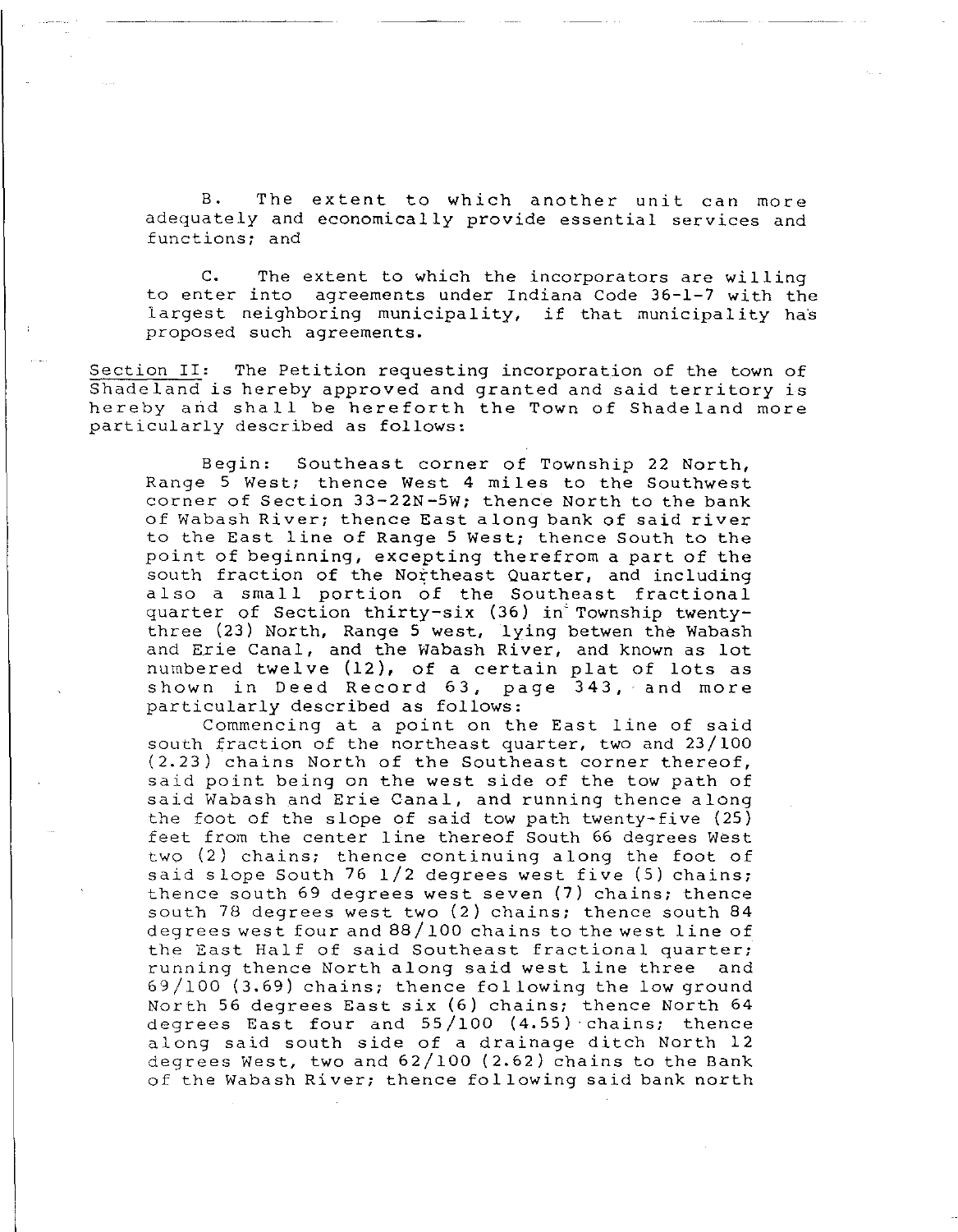55 1/2 degrees east five and 56/100 (5.56) chains; thence north fifty-nine and one-quarter (59 1/4) east eight and 66/100 (8.66) chains to the east line of the aforesaid South fraction of the Northeast quarter; thence south along said east line thirteen and 50/100 (13.50) chains to the place of beginning containing eighteen and 60/100 (18.60) acres, more or less.

But including in the Town of Shadeland a tract of land containing nine and 74/100 (9. 74) acres conveyed by William F. Kalberer and Barbara Kalberer, his wife, to Lafayette Hydraulic Gravel Company, by deed dated April 3, 1920, and recorded June 1, 1920 in Deed Record 152 at page 355.

Containing in all of said remaining tract approximately twenty-eight square miles.

Section III: The Tippecanoe County Election Board is hereby directed to conduct an election in the Town of Shadeland on the 6th day of November, 1984.

Section-IV: There shall be seven  $(7)$  Town Trustees, all of whom shall be elected at large but four (4) of whom shall be respective residents of four single member wards described as follows:

A. Ward I - The northern portion of the Town, being all of the area North of County Road 300 South and North of State Road 25.

B. Ward II - All of the area south of State Road 25, East of County Road 175 West, and North of a line running east from said County Road 175 East on County Road 550 South to County Road 150 West, North to County Road 500 South and east on said County Road 500 South to the eastern boundary of the Town.

c. Ward III - All the area contained by a line starting at the western boundary of the Town and County Road 300 South, East to State Road 25, north along State Road 25 to County Road 175 West, South along County Road 175 West to County Road 550 South and west along said County Road 550 South and its extention thereof to the western boundary of the Town.

D. Ward IV - All area south of the east-west line constituted by County Road 500 South from the eastern boundary of the Town to the County Road 150 West, south to County Road 550 South and County Road 150 West and extending west along said County Road 550 South and its extension to the western boundary of the Town.